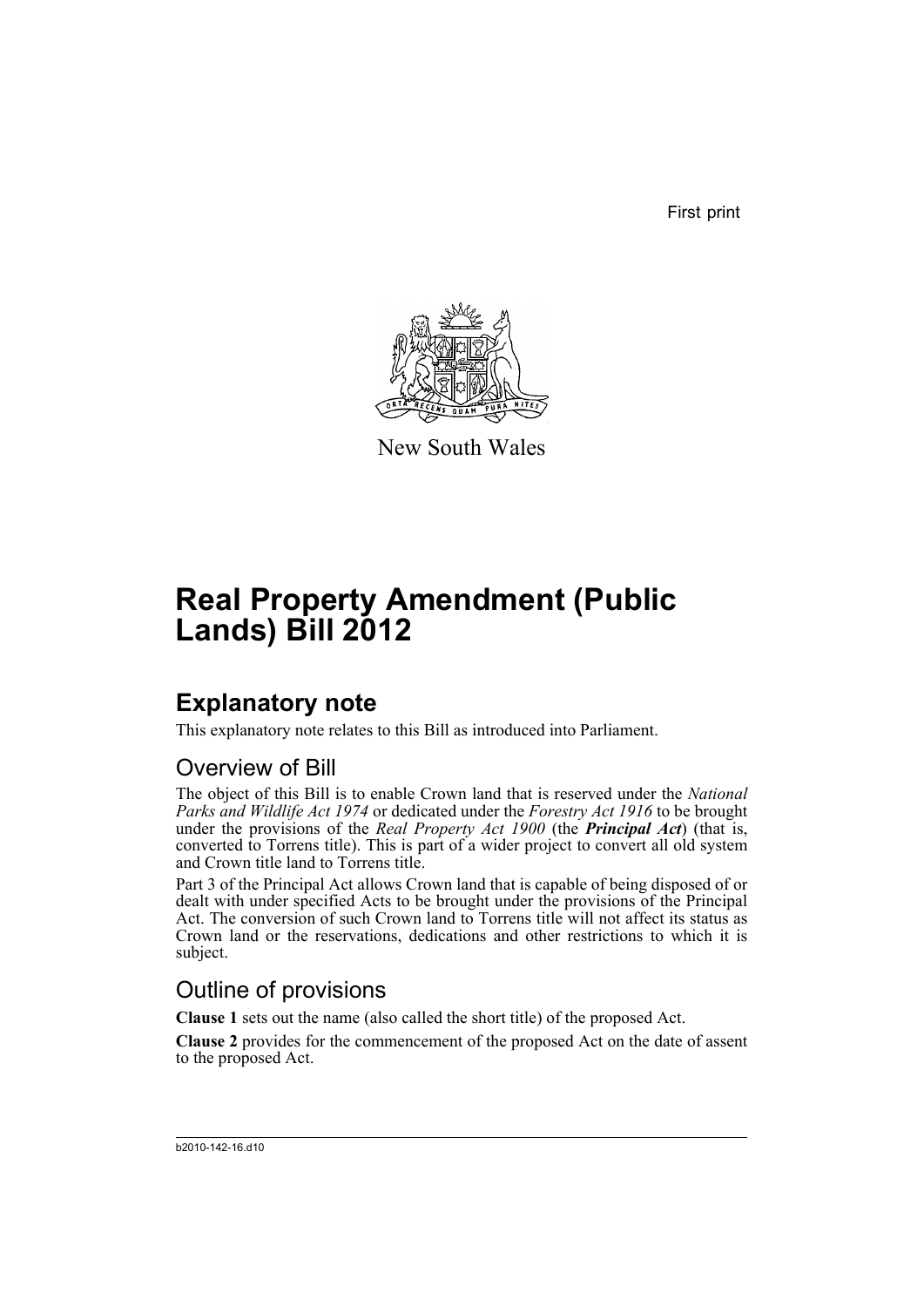Real Property Amendment (Public Lands) Bill 2012

Explanatory note

#### **Schedule 1 Amendment of Real Property Act 1900 No 25**

**Schedule 1 [1]** adds the *National Parks and Wildlife Act 1974* and the *Forestry Act 1916* to Schedule 2 to the Principal Act (to achieve the object specified in the above Overview).

**Schedule 1 [2]** enables regulations of a savings and transitional nature to be made as a consequence of the enactment of the proposed Act.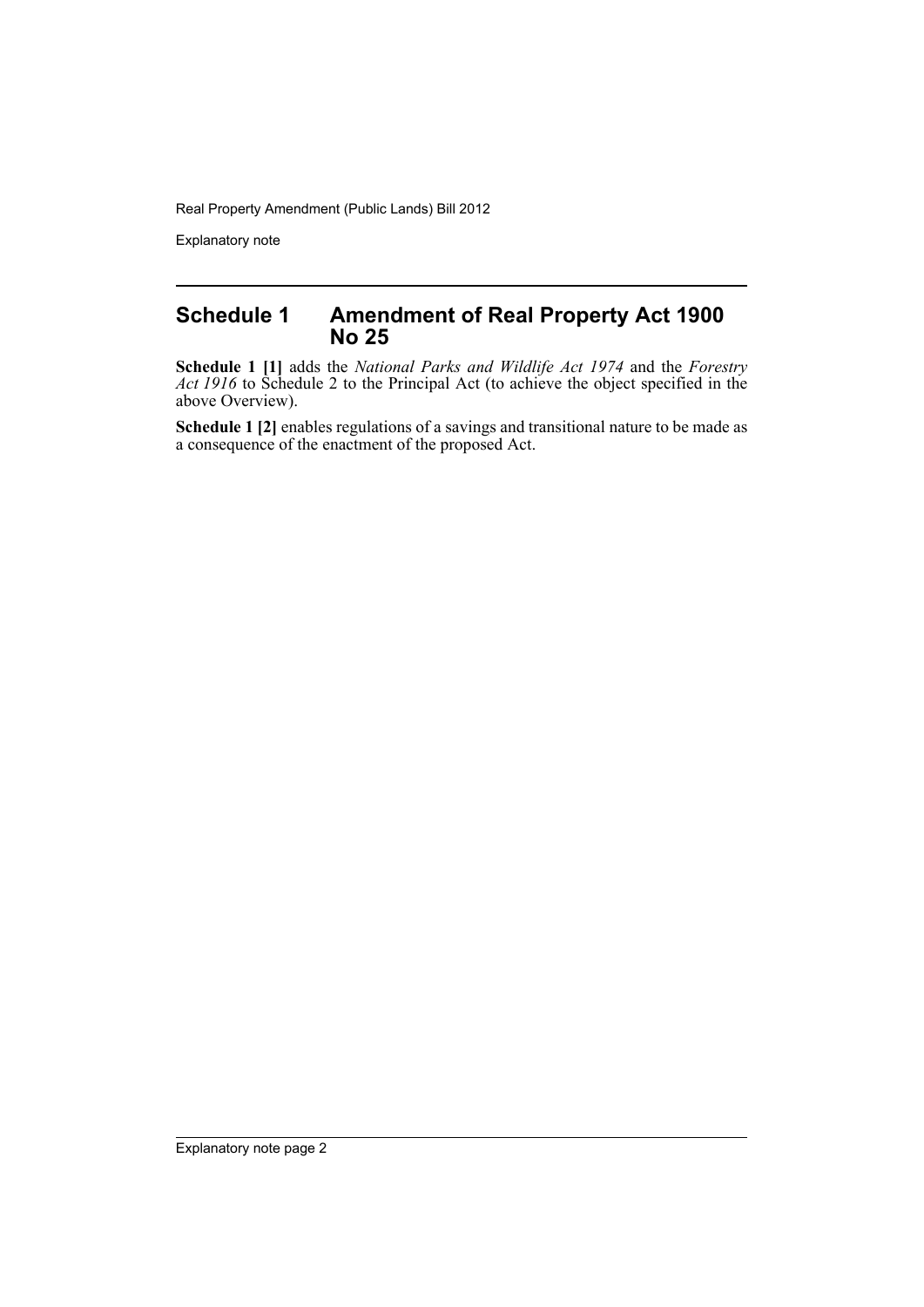First print



New South Wales

# **Real Property Amendment (Public Lands) Bill 2012**

## **Contents**

|                                                      | Page |
|------------------------------------------------------|------|
| 1 Name of Act                                        |      |
| 2 Commencement                                       |      |
| Schedule 1 Amendment of Real Property Act 1900 No 25 |      |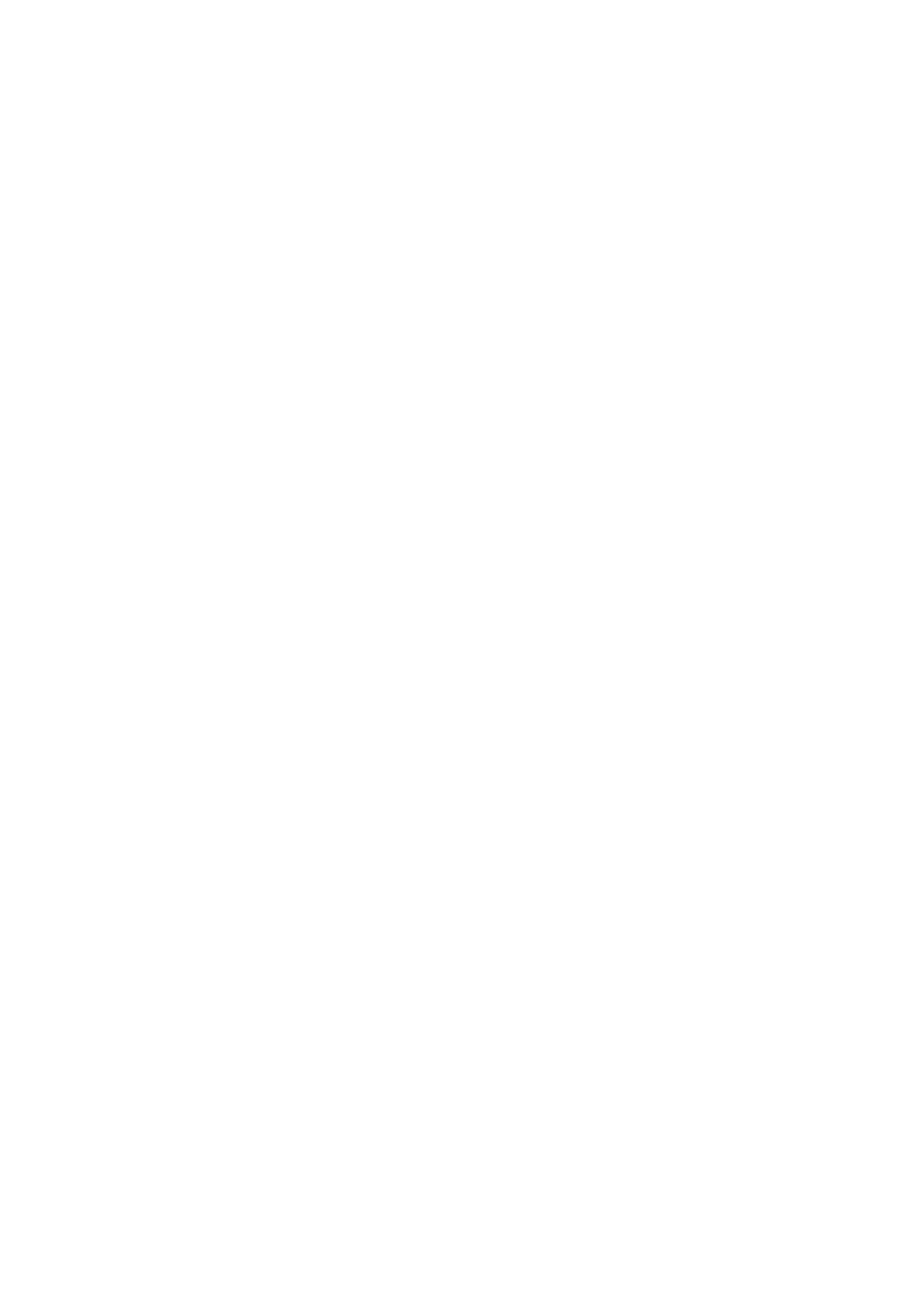

New South Wales

# **Real Property Amendment (Public Lands) Bill 2012**

No , 2012

#### **A Bill for**

An Act to amend the *Real Property Act 1900* to enable public lands to be brought under the provisions of the *Real Property Act 1900*.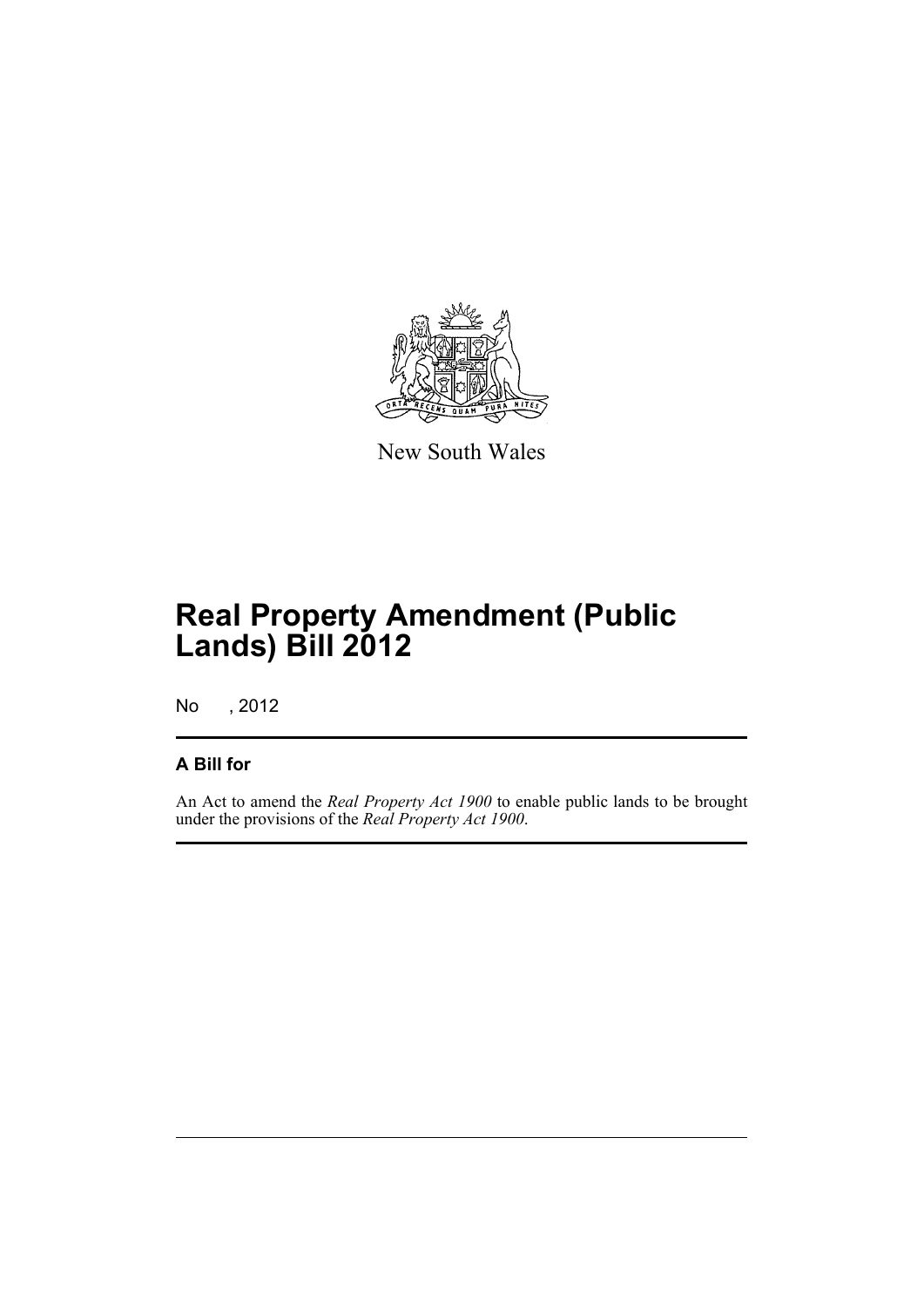<span id="page-5-1"></span><span id="page-5-0"></span>

| The Legislature of New South Wales enacts:                       |                |
|------------------------------------------------------------------|----------------|
| Name of Act                                                      | $\mathcal{P}$  |
| This Act is the Real Property Amendment (Public Lands) Act 2012. | 3              |
| <b>Commencement</b>                                              | $\overline{a}$ |
| This Act commences on the date of assent to this Act.            | 5              |